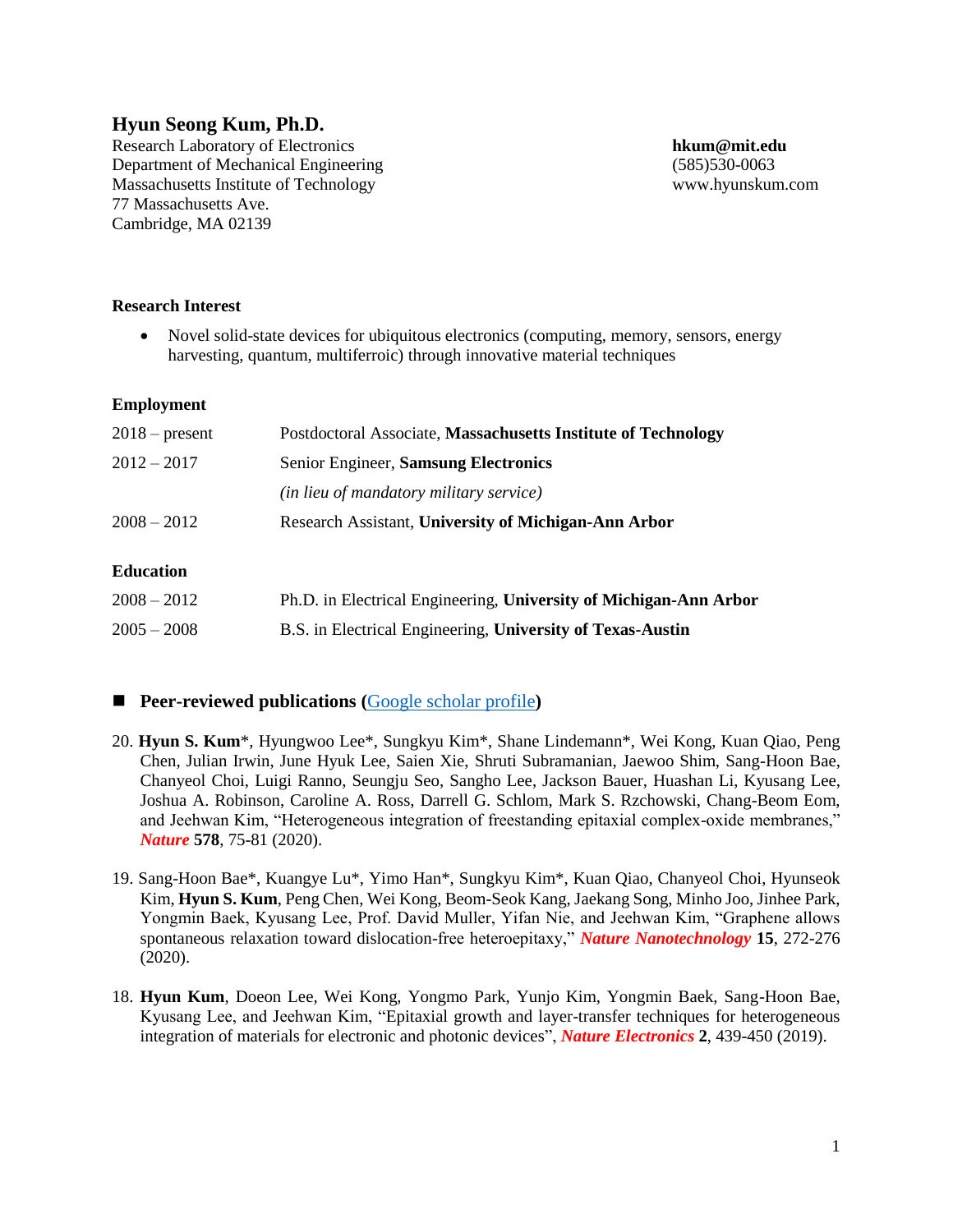- 17. Wei Kong, **Hyun Kum**, Sang-Hoon Bae, Lingping Kong, Kejia Wang, Chansoo Kim, Yuan Meng, "Path towards graphene commercialization from lab to market", *Nature Nanotechnology*, **14**, 927-938 (2019).
- 16. Sang-Hoon Bae, **Hyun Kum**, Wei Kong, Yunjo Kim, Chanyeol Choi, Byunghun Lee, Peng Lin, Yongmo Park, and Jeehwan Kim, "Integration of bulk materials with two-dimensional materials for physical coupling and their applications", *Nature Materials* **18**, 550-560 (2019).
- 15. Jaewoo Shim\*, Sang-Hoon Bae\*, Wei Kong\*, Doyoon Lee\*, Kuan Qiao, Daniel Nezich, Yong Ju Park, Ruike Zhao, Suresh Sundaram, Xin Li, Hanwool Yeon, Chanyeol Choi, **Hyun Kum**, Ruoyu Yue, Guanyu Zhou, Yunbo Ou, Kyusang Lee, Jagadeesh Moodera, Xuanhe Zhao, Jong-Hyun Ahn, Christopher Hinkle, Abdallah Ougazzaden, and Jeehwan Kim, "Controlled crack propagation for atomic precision handling of wafer-scale two-dimensional materials", *Science* **362**, 665-670 (2018).
- 14. Mohadeseh A Baboli, Michael A Slocum, **Hyun Kum**, Thomas S Wilhelm, Stephen J Polly, Seth M Hubbard, Parsian K Mohseni, "Improving pseudo-van der Waals epitaxy of self-assembled InAs nanowires on graphene via MOCVD parameter space mapping", *CrystEngComm*, **21**, 602-615 (2019).
- 13. **Hyun Kum**, Yushuai Dai, Taketo Aihara, Michael A. Slocum, Takeshi Tayagaki, Anastasiia Fedorenko, Stephen J. Polly, Zachary Bittner, Takeyoshi Sugaya, Seth M. Hubbard, "Two-step photon absorption in InP/InGaP quantum dot solar cells," *Appl. Phys. Lett.* **113**, 043902 (2018).
- 12. Sudersena Rao Tatavarti, Zachary S Bittner, A Wibowo, Michael A Slocum, George Nelson, **Hyun Kum**, S Phillip Ahrenkiel, Seth M Hubbard, "Epitaxial Lift-off (ELO) of InGaP/GaAs/InGaAs solar cells with quantum dots in GaAs middle sub-cell", *Sol. Energy Mater Sol. Cells* **185**, 153 (2018).
- 11. Jaewoo Shim, Dong-Ho Kang, Yunjo Kim, **Hyun Kum**, Wei Kong, Sang-Hoon Bae, Ibraheem Almansouri, Kyusang Lee, Jin-Hong Park, Jeehwan Kim, "Recent progress in Van der Waals (vdW) heterojunction-based electronic and optoelectronic devices", *Carbon* **133**, 78 (2018).
- 10. **Hyun Kum**, Han-Kyu Seong, Wantae Lim, Daemyung Chun, Geonwook Yoo, Yong-il Kim, Yongsoo Park, "Wafer-scale Thermodynamically Stable GaN Nanorods via Two-Step Self-Limiting Epitaxy for Optoelectronic Applications," *Sci. Rep.,* **7**, 40893 (2017).
- 9. Wantae Lim, **Hyun Kum**, Young-Jin Choi, Sung-Hyun Sim, Ji-Hye Yeon, Jung-Sub Kim, Han-Kyu Seong, Nam-Goo Cha, Yong-Il Kim, Young-Soo Park, Geonwook Yoo, Stephen J Pearton, "SiO2 nanohole arrays with high aspect ratio for InGaN/GaN nanorod-based phosphor-free white lightemitting-diodes," *J. Vac. Sci. Technol. B* **34**, 042204 (2016).
- 8. **Hyun Kum**, Mihyun Kim, Dong-gun Lee, Yongjo Tak, Jongsun Maeng, Joosung Kim, Gilho Gu, Joong Jung Kim, Yongil Kim, Jun-Youn Kim, Youngsoo Park, "Dependence of reverse bias leakage on depletion width and v-pit size in InGaN/GaN light-emitting diodes grown on silicon," *J. Vac. Sci. Technol. B* **33**, 060602 (2015).
- 7. Shafat Jahangir, Fatih Dogan, **Hyun Kum**, Aurelien Manchon, and Pallab Bhattacharya, "Spin diffusion in bulk GaN measured with MnAs spin injector," *Phys. Rev. B* **86**, 035315 (2012).
- 6. **Hyun Kum**, Junseok Heo, Shafat Jahangir, Animesh Banerjee, Wei Guo, and Pallab Bhattacharya, "Room temperature single GaN nanowire spin valves with FeCo/MgO tunnel contacts," *Appl. Phys. Lett.* **100**, 182407 (2012).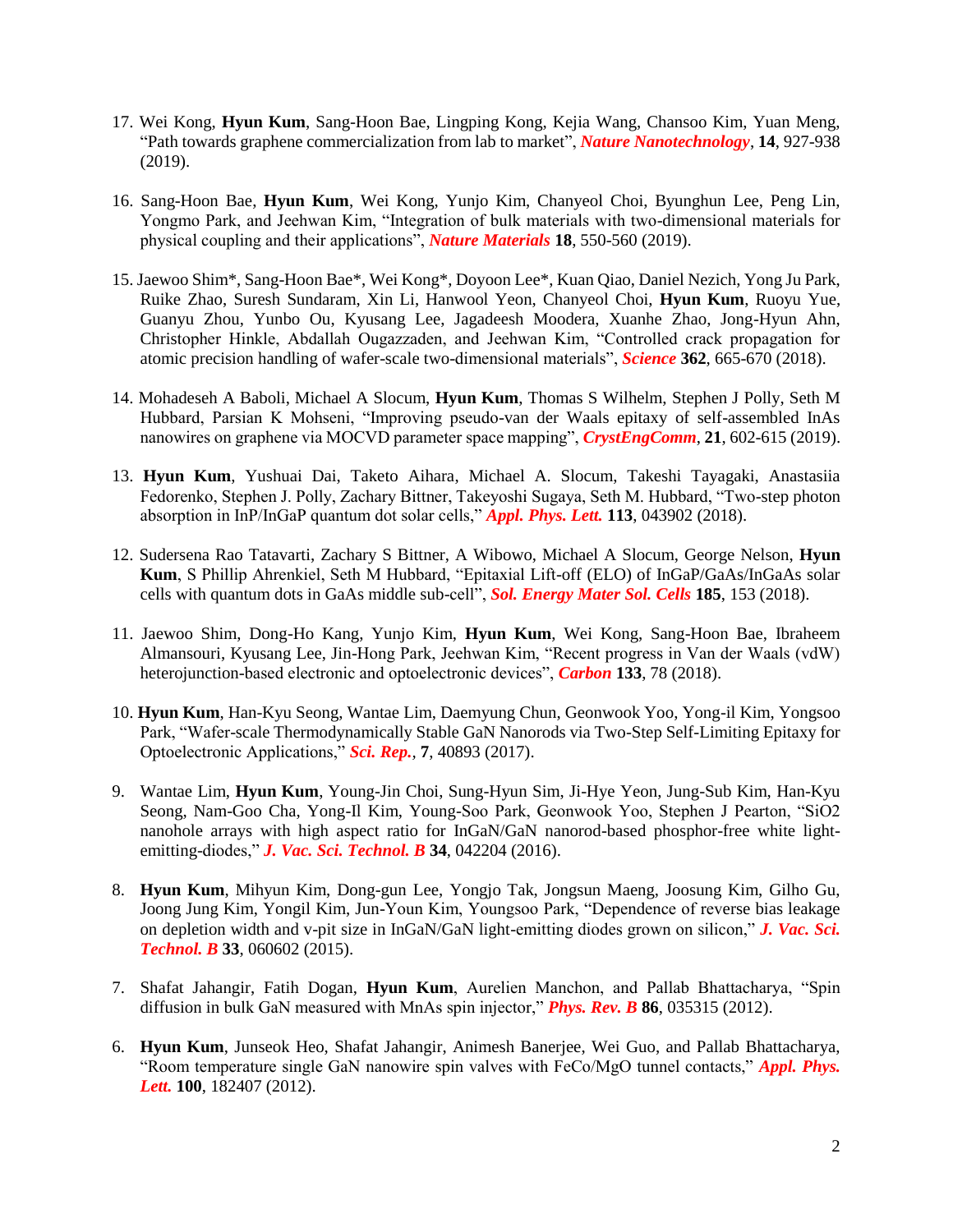- 5. **Hyun Kum**, Shafat Jahangir, Debashish Basu, Dipankar Saha, and Pallab Bhattacharya, "Gate control and amplification of magnetoresistance in a three-terminal device," *Appl. Phys. Lett.* **99**, 152503 (2011).
- 4. Abu Zainuddin, **Hyun Kum**, Debashish Basu, Srikant Srinivasan, Lutfe Siddiqui, Pallab Bhattacharya, and Supriyo Datta, "Magnetoresistance of lateral semiconductor spin valves," *J. Appl. Phys.* **108**, 123913 (2010).
- 3. Debashish Basu, **Hyun Kum**, Pallab Bhattacharya, and Dipankar Saha, "Characteristics of a high temperature vertical spin valve," *Appl. Phys. Lett.* **97**, 2505 (2010).
- 2. **Hyun Kum**, Debahsish Basu, Pallab Bhattacharya, and Wei Guo, "Electric field control of magnetoresistance in a lateral InAs quantum well spin valve," *Appl. Phys. Lett.* **95**, 2503 (2009).
- 1. Debashish Basu, Pallab Bhattacharya, Wei Guo, and **Hyun Kum**, "Epitaxial growth and characterization of MnAs on InP and  $In<sub>0.53</sub>Ga<sub>0.47</sub>As$ ," **J. Phys. D 42**, 092001 (2009).

 $* =$  equal contribution

### ■ **Preprint manuscripts**

1. **Hyun Kum**, Namsung Kim, Young Hwan Park, Joosung Kim, Daemyung Chun, Jongsun Maeng, Yuseung Kim, Jun-Youn Kim, Dong-Pyo Han, Dong-Soo Shin, Jong-In Shim, Young Soo Park, "Enhanced high-temperature performance of GaN light-emitting diodes grown on silicon substrates", arXiv:1603.02338 (2016).

### ■ **Conference presentations**

- 14. Geoffrey K Bradshaw, Mitsul Kacharia, Emily Kessler-Lewis, David Wilt, Stephen J Polly, Colin J Mann, **Hyunseong Kum**, Seth M Hubbard, "Investigation of Radiative Coupling from InGaAsP Quantum Wells for Improved End-of-Life (EOL) Efficiency in Multijunction Solar Cells", 2019 IEEE 46th Photovoltaic Specialists Conference (PVSC) Chicago, IL, June 2019.
- 13. Hyuna Jung, **Hyun Kum**, Jinyoung Hwang, "Band Alignment Transition from Type I to Type II of InP/In<sub>0.48</sub>Ga<sub>0.52</sub>P quantum Dots," TENCON Jeju, Korea, October 2018.
- 12. Ruizhe Yao, Bowen Zheng, **Hyun Kum**, Yunjo Kim, Sanghoon Bae, Jeehwan Kim, Hualiang Zhang, and Wei Guo, "Graphene/III-V Hybrid Diode Optical Modulator" CLEO San Jose, CA, May 2018.
- 11. Seth M. Hubbard, **Hyun Kum**, Yushuai Dai, Zachary Bittner, "Application of InP quantum dots toward high-temperature intermediate-band solar-cell operation" SPIE Photonics West, San Francisco CA, January 2018.
- 10. Mohadeseh Asadolahi-Baboli, Michael A. Slocum, Alessandro Giussani, Thomas S. Wilhelm, **Hyun Kum**, Seth M. Hubbard, and Parsian Katal Mohseni, "Parameter Space Mapping of InAsP Nanowire Arrays on Graphene, h-BN and MoS2 Monolayers—Toward Selective Area van der Waals Epitaxy" 59th Electronic Materials Conference, South Bend IN, June 2017.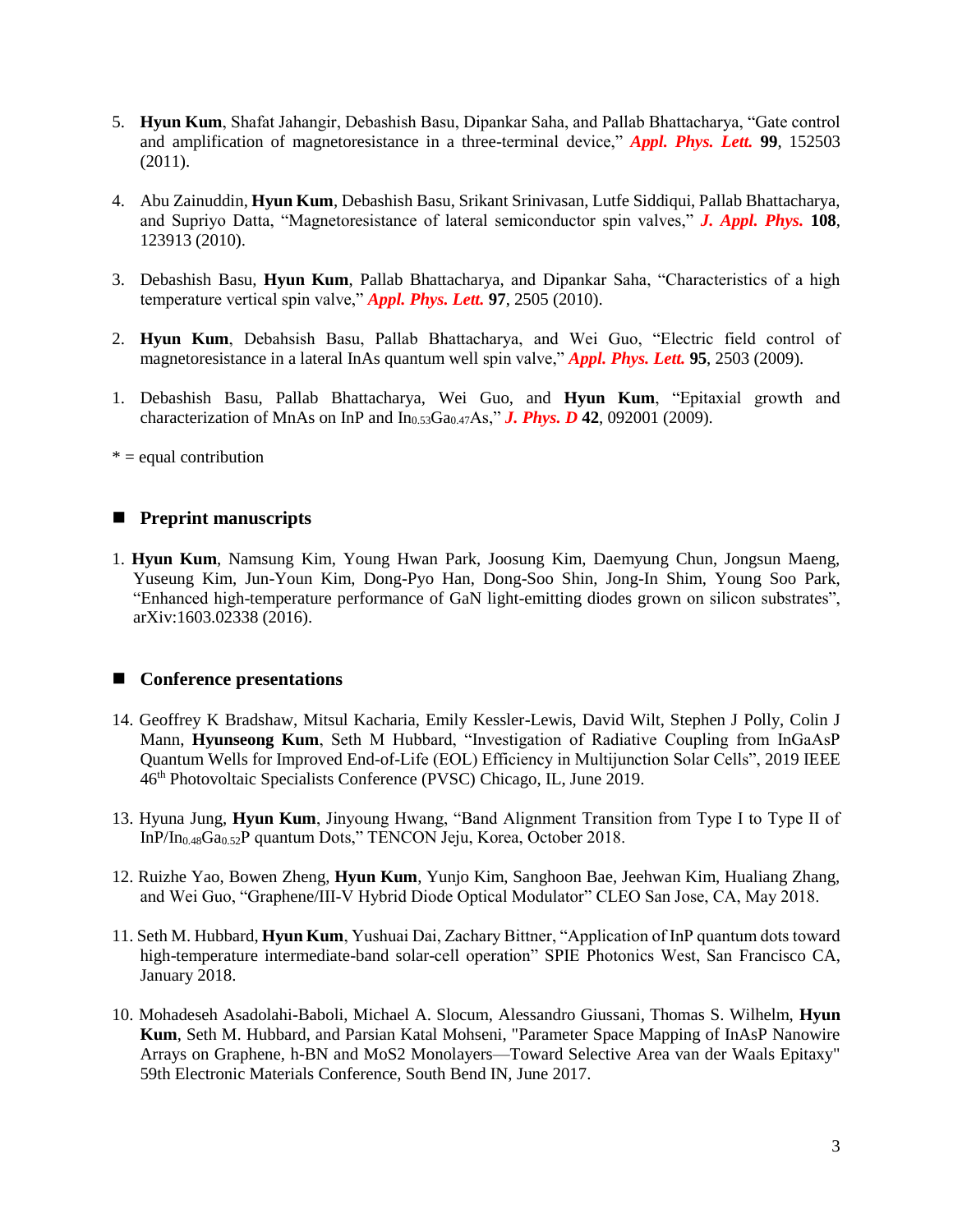- 9. **Hyun Kum**, Michael Slocum, Yushuai Dai, Zachary Bittner, Seth Hubbard, "Type-II InP Quantum Dots Grown by MOCVD for Intermediate Band Solar Cell Applications" 44th IEEE Photovoltaics Conference, Washington DC, June 2017.
- 8. Zachary S. Bittner, **Hyun Kum**, Michael A. Slocum, George T. Nelson, Rao Tatavarti, Andree Wibowo, Seth M. Hubbard, "Integration of Quantum Dots and Quantum Wells into InGaAs Metamorphic Subcell for Radiation Hard 3-J ELO IMM Photovoltaics" 44th IEEE Photovoltaics Conference, Washington DC, June 2017.
- 7. Yushuai Dai, Brittany L Smith, Micheal A Slocum, Zachary S Bittner, **Hyun Kum**, Seth M Hubbard, "Temperature and voltage bias dependent two step photon absorption in InAs/GaAs/Al0.3GaAs quantum dot in a well solar cells" 44th IEEE Photovoltaics Conference, Washington DC, June 2017.
- 6. Yushuai Dai, **Hyun Kum**, Micheal A Slocum, Seth M Hubbard, "Over 30% efficiency single-junction photovoltaic devices under low intensity light illumination" 44th IEEE Photovoltaics Conference, Washington DC, June 2017.
- 5. Mohadeseh Asadolahi-Baboli, Michael A. Slocum, Alessandro Giussani, Thomas S. Wilhelm, **Hyun Kum**, Seth M. Hubbard, and Parsian Katal Mohseni, "Selective-area van der Walls epitaxy of InAsP nanowires on two-dimensional nanosheets: III-V integration on graphene, h-HN, and MoS2" 10th Nanowire week, Lund Sweden, May 2017.
- 4. Seth Hubbard, Michael Slocum, Zac Bittner, **Hyun Kum**, Rao Tatavarti, "Bandgap Engineering and Radiation Effects in Nanostructured Multijunction Solar Cells." International Semiconductor Device Research Symposium, Bethesda MD, December 2016.
- 3. **Hyun Kum**, Shafat Jahangir, Junseok Heo, Animesh Banerjee, Wei Guo, and Pallab Bhattacharya, "Single GaN nanowire spin valves with FeCo/MgO tunnel contacts," Electronic Materials Conference, University Park, State College PA, June 2012.
- 2. Debashish Basu, **Hyun Kum**, Wei Guo, and Pallab Bhattacharya, "Properties of MnAs/GaMnAs/MnAs magnetic multilayers and their application to high temperature vertical spin valves," Electronic Materials Conference, University of Notre Dame, Indiana, 2010.
- 1. **Hyun Kum**, Debashish Basu, Pallab Bhattacharya, and Wei Guo, "Electrical control of Magnetoresistance in a InP-based lateral spin valve with a two-dimensional electron gas (2-DEG) channel," APS March Meeting, Portland OR, March 2010.

### ■ **Invited talks**

- 2. "Artificial complex-oxide membrane heterostructures", MRS Spring Meeting, Phoenix, Arizona (April 2020). (cancelled due to COVID-19)
- 1. "Heterointegration of epitaxial complex-oxide membranes", **Kyung Hee University**, South Korea (February 2019).

### ■ **Invited articles**